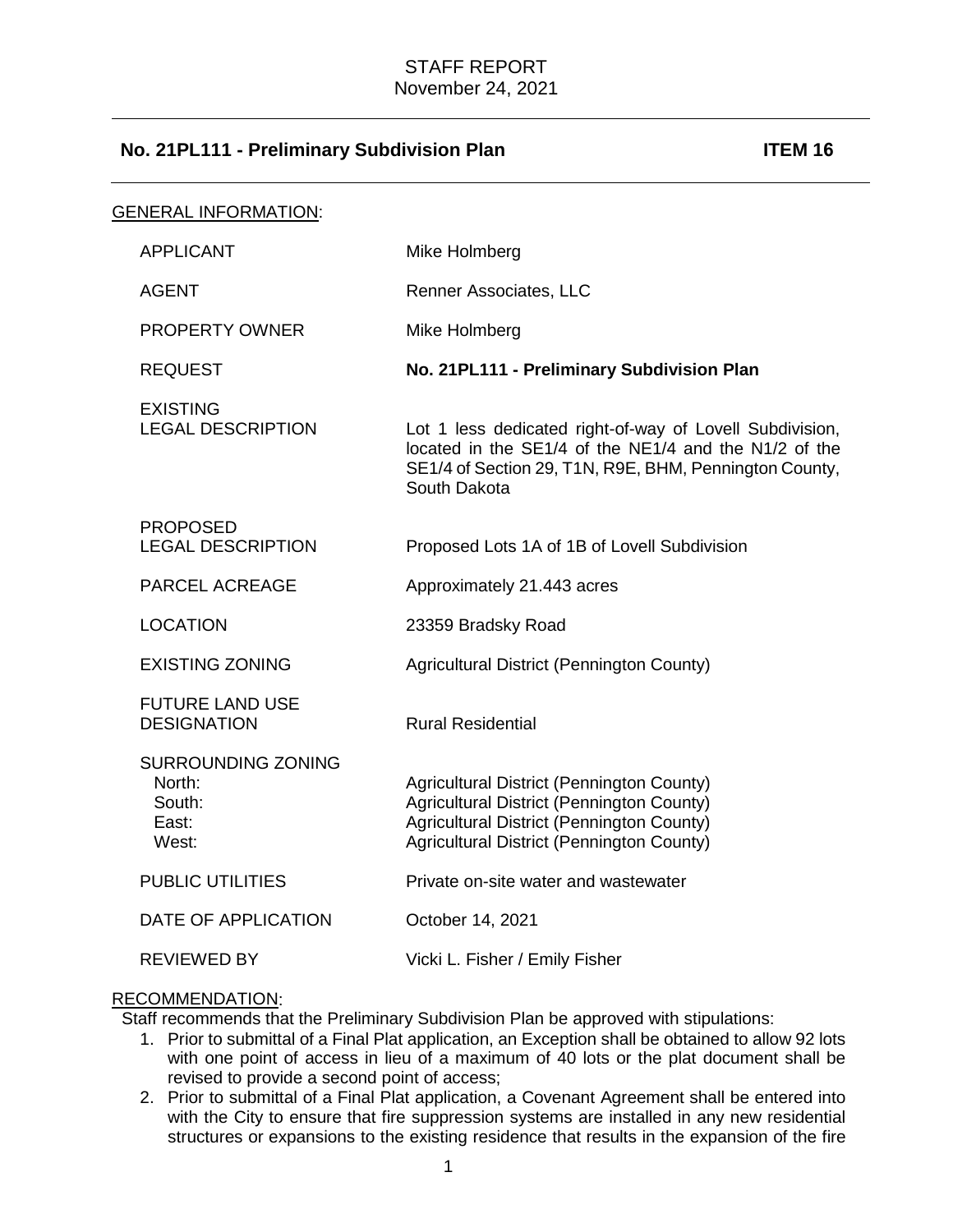flow calculation area as defined by the International Fire Code. The system design and installation shall meet the system requirements of NFPA 13, 13R and 13D, as applicable. In addition, a copy of the executed agreement shall be submitted with the Final Plat application;

- 3. Prior to submittal of a Final Plat application, a Covenant Agreement shall be entered into with the City to ensure that exterior building construction materials, building separations and landscaping provision are in conformance with the best practices established by the Rapid City Fire Department Survivable Space Initiative. In addition, a copy of the executed agreement shall be submitted with the Final Plat application;
- 4. Prior to submittal of a Final Plat application, a Variance shall be obtained from City Council waiving the requirement to construct sidewalk along Bradsky Road or construction plans shall be submitted for review and approval showing the construction of sidewalk along the east side of the street;
- 5. Prior to submittal of a Final Plat application, the plat document shall show the dedication of 17 additional feet of right-of-way along the entire east property line or an Exception shall be obtained. If an Exception is obtained, a copy of the approved document shall be submitted with the Final Plat application. If the dedication of right-of-way is required then that portion of the existing barn located within the proposed right-of-way shall be removed. In addition, that portion of the barn located within the minimum required front yard setback shall be removed or a Variance from Pennington County Zoning Board of Adjustment to reduce the front yard setback requirement shall be obtained; and,
- 6. Prior to submittal of a Final Plat application, proposed Lot 1B shall be rezoned by Pennington County from Agriculture District to Low Density Residential District and the rezone shall be effective.

### GENERAL COMMENTS:

The applicant has submitted a Preliminary Subdivision Plan to create two residential lots. The lots will be sized 19.938 acres and 1 acre, respectively, and will be known as Lots 1A and 1B of Lovell Subdivision.

The property is located outside of the City limits but within the City's three-mile platting jurisdiction. More specifically, the property is located approximately 200 feet south of the intersection of S.D. Highway 44 E. and Bradsky Road, on the west side of Bradsky Road. Currently, a residence, 3 shops, a shed, 2 barns and livestock shelters are located on proposed Lot 1A. Proposed Lot 1B is void of any structural development.

A Preliminary Subdivision Plan is a tentative plan of a proposed subdivision requiring the installation of public improvements. Approval of a Preliminary Subdivision Plan by the City Council is required before an applicant can proceed with Development Engineering Plans and a Final Plat application for all or part of the area within the Preliminary Subdivision Plan application.

### STAFF REVIEW:

Staff has reviewed the Preliminary Subdivision Plan and has noted the following considerations:

Zoning: The property is zoned Agriculture District by Pennington County. The Pennington County Planning Department has indicated that proposed Lot 1B must be rezoned from Agriculture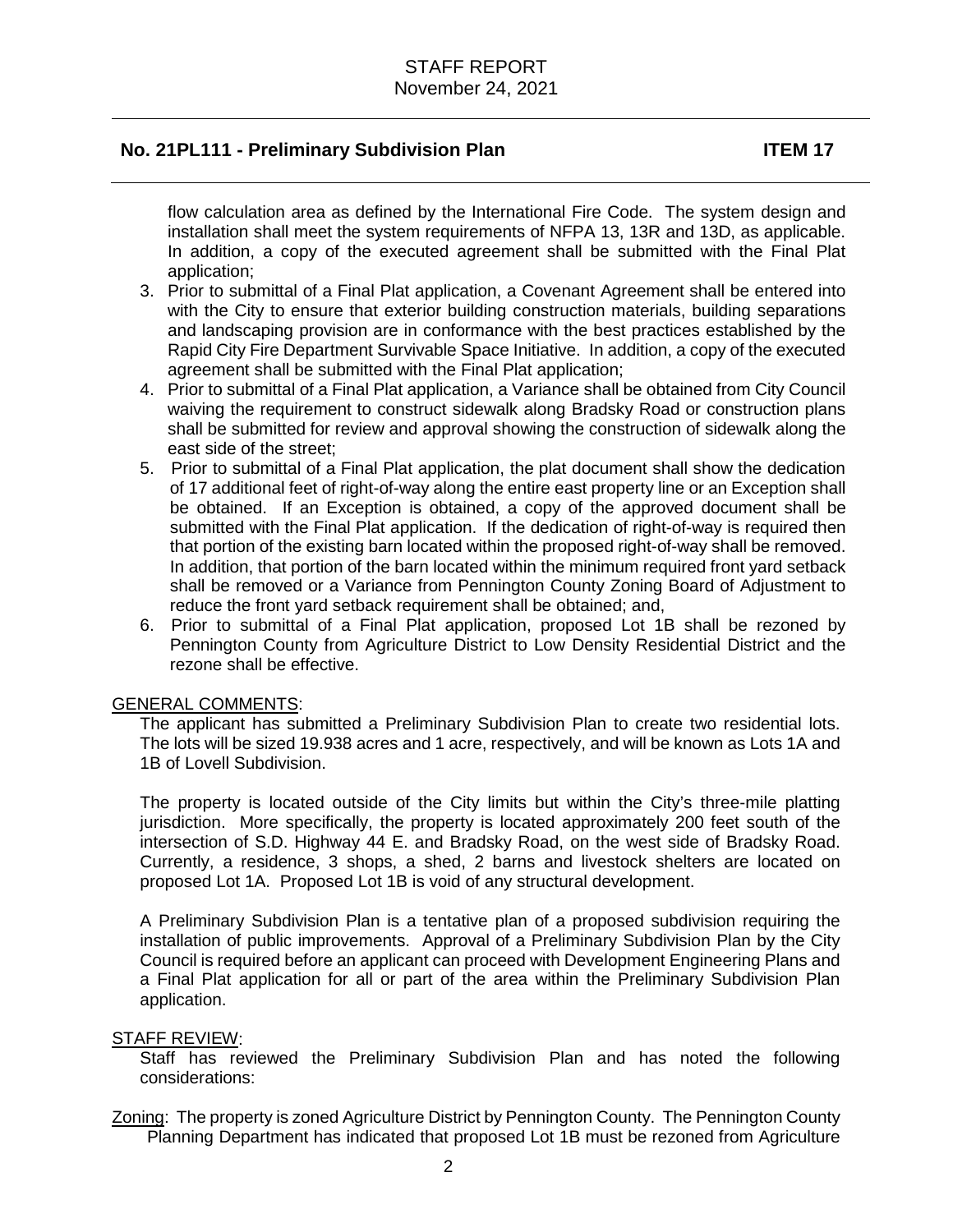District to Low Density Residential District in order to meet the minimum lot size of the district prior to submittal of a Final Plat application. In addition, the rezone must be effective prior to submittal of the Final Plat application.

The City's Future Land Use Plan identifies the appropriate use of the property as Rural Reserve which supports large lot residential development. As previously noted, the two proposed lots will be sized 19.938 acres and 1 acre, respectively. Subsequently, the proposed plat is in compliance with the City's Comprehensive Plan.

Access: Section 2.6 of the Infrastructure Design Criteria Manual states that a street with a single access shall not be used for more than 40 dwelling units. A second access shall be provided when more than 40 dwelling units are accessed from a street. Currently, Bradsky Road serves as exclusive access to 91 lots. With this plat, the street will serve 92 lots. As such, prior to submittal of a Final Plat application, an Exception must be obtained from City Council to allow 92 lots with one point of access or the plat document must be revised to provide a second street access.

 Please note that the County's Zoning Board of Adjustment has granted a Variance (VA 21- 15) to allow an additional lot on a dead-end road system.

Bradsky Road: Bradsky Road is located along the east lot line of the subject property and is classified as a minor arterial street on the City's Major Street Plan requiring that the street be located within a minimum 100-foot wide right-of-way and constructed with a minimum 36-foot wide paved surface, curb, gutter, sidewalk, street light conduit, water and sewer. Currently, Bradsky Road is located within a 66-foot wide dedicated section line highway and constructed with an approximate 26-foot wide paved rural road section. Staff has administratively granted an Exception to waive all street improvements with the exception of a sidewalk. Pursuant to the Infrastructure Design Criteria Manual, the City Council has the authority to grant Variances to waive sidewalk requirements. As such, prior to submittal of a Final Plat application, a Variance shall be obtained from City Council waiving the requirement to construct sidewalk along Bradsky Road or construction plans must be submitted for review and approval showing the construction of sidewalk along the east side of the street.

The applicant has submitted a preliminary plat document showing the dedication of 17 additional feet of right-of-way along Bradsky Road as required with the exception of a 43-foot span due to an existing barn located directly adjacent to the east lot line of the property. Prior to submittal of a Final Plat application, the plat document must be revised to show the dedication of 17 additional feet of right-of-way along the entire east property line or an Exception must be obtained. If an Exception is obtained, a copy of the approved document must be submitted with the Final Plat application. If additional right-of-way is required, then that portion of the existing barn located within the proposed right-of-way and the minimum required front yard setback must be removed. The applicant has the option to seek a Variance from Pennington County Zoning Board of Adjustment to reduce the front yard setback requirement but structural encroachments into the right-of-way are not allowed.

Water/Sewer: There are no City sewer and/or water mains within 400 feet of the subject property. Currently, this area is served by on-site wastewater systems and private wells. As such, the